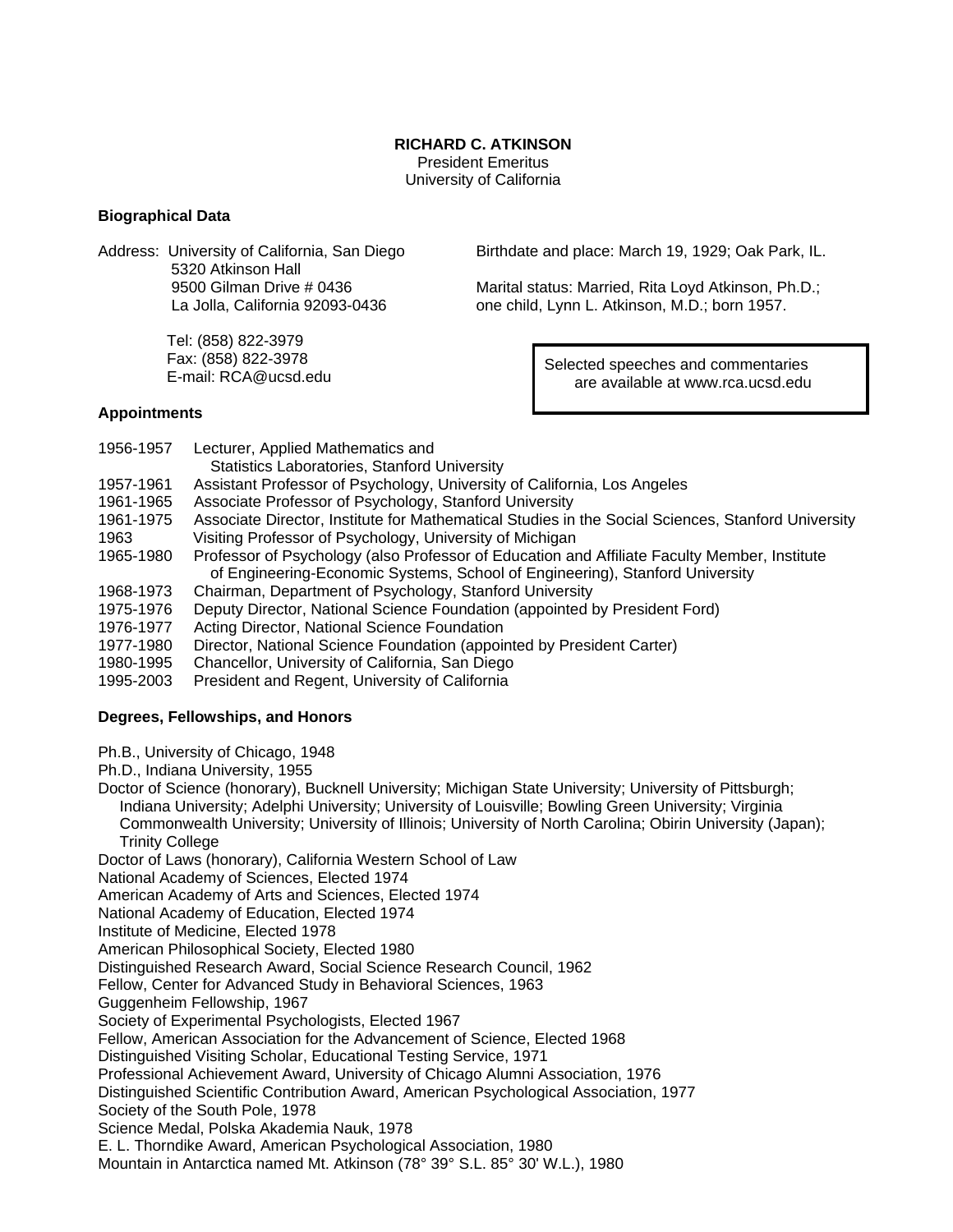### **Degrees, Fellowships, and Honors (Continued)**

Advancement of the Hispanic Community Award, California State Assembly, 1987 Distinguished Contributions Award, The Society of Research Administrators, 1988 President, American Association for the Advancement of Science, 1989 William James Fellow, American Psychological Society, Elected 1989 Tree of Life Award, Jewish National Fund, 1993 Revelle Medal, University of California at San Diego, 1995 Distinguished Service Medal, Institute of the Americas, 1996 Human Unity Award, The National Conference, 1996 Traditions of Excellence Award, Oak Park-River Forest High School, 1998 National Leadership Award, U.S. Small Business Administration, 2000 Honored by the California Latino Legislative Caucus for preserving academic quality and excellence, 2002 Outstanding Lifetime Contributions to Psychology, American Psychological Association, 2002 Vannevar Bush Award, National Science Board, 2003 Alumni Medal, University of Chicago, 2003 Proclamation designating August 25, 2003 "Dr. Richard Atkinson Day" in California, 2003 UC Santa Cruz Foundation Medal, 2003

## **Other Activities**

| 1954-1956 | Military Service, U.S. Army                                                                                                   |
|-----------|-------------------------------------------------------------------------------------------------------------------------------|
| 1958-1967 | <b>Consultant, Systems Development Corporation</b>                                                                            |
| 1961-1963 | Consultant, Bell Telephone Laboratories                                                                                       |
| 1961-1966 | Editorial Board, Journal of Verbal Learning and Verbal Behavior                                                               |
| 1963-1969 | Committee on Learning and the Educational Process, Social Science Research Council                                            |
|           | (Chair, 1966-1968)                                                                                                            |
| 1963-1970 | Editor, Journal of Mathematical Psychology                                                                                    |
| 1964      | Co-director, Summer Research Conference on Learning and the Educational Process,<br>sponsored by the U.S. Office of Education |
| 1964-1969 | Consultant, Radio Corporation of America                                                                                      |
| 1965-1968 | Task Force on Information Networks of EDUCOM (Interuniversity Communications Council)                                         |
| 1965-1973 | Associate Editor, Perception and Psychophysics                                                                                |
| 1966      | Director, Job Corps Reading Institute, sponsored by the Office of Economic Opportunity                                        |
| 1966-1968 | Editorial Board, Psychological Review                                                                                         |
| 1968-1970 | Committee on Technological Augmentation of Cognition, Smithsonian Institution                                                 |
| 1968-1971 | Personality and Cognition Review Committee, National Institute of Mental Health                                               |
| 1968-1973 | Mathematical Social Science Board, Center for Advanced Study in the Behavioral Sciences                                       |
|           | (Chair, 1971-1973)                                                                                                            |
| 1968-1975 | Editorial Board, Contemporary Psychology                                                                                      |
| 1968-1975 | Consultant, Office of Computing Activities, National Science Foundation                                                       |
| 1970-1978 | Board of Editors, Journal of Mathematical Psychology                                                                          |
| 1971-1976 | Research Advisory Committee, Children's Television Workshop                                                                   |
| 1973-1974 | Chairman, Psychonomic Society                                                                                                 |
| 1973-1976 | Board of Directors, American Psychological Association                                                                        |
| 1974-1975 | Chair, Personality and Cognition Review Committee, National Institute of Mental Health                                        |
| 1974-1975 | President, Division of Experimental Psychology, American Psychological Association                                            |
| 1975-1976 | Chairman, Psychology Section, American Association for the Advancement of Science                                             |
| 1976-1977 | President, Western Psychological Association                                                                                  |
| 1976-1981 | Advisory Council, International Association for the Study of Attention and Performance                                        |
| 1977-1980 | National Science Board, Washington, D.C.                                                                                      |
| 1977-1980 | U.S. Member of the U.S.-U.S.S.R. Joint Commission on Scientific and Technical Cooperation                                     |
| 1977-1980 | Intergovernmental Science, Engineering and Technology Advisory Panel,                                                         |
|           | Office of Science and Technology Policy, Executive Office of the President                                                    |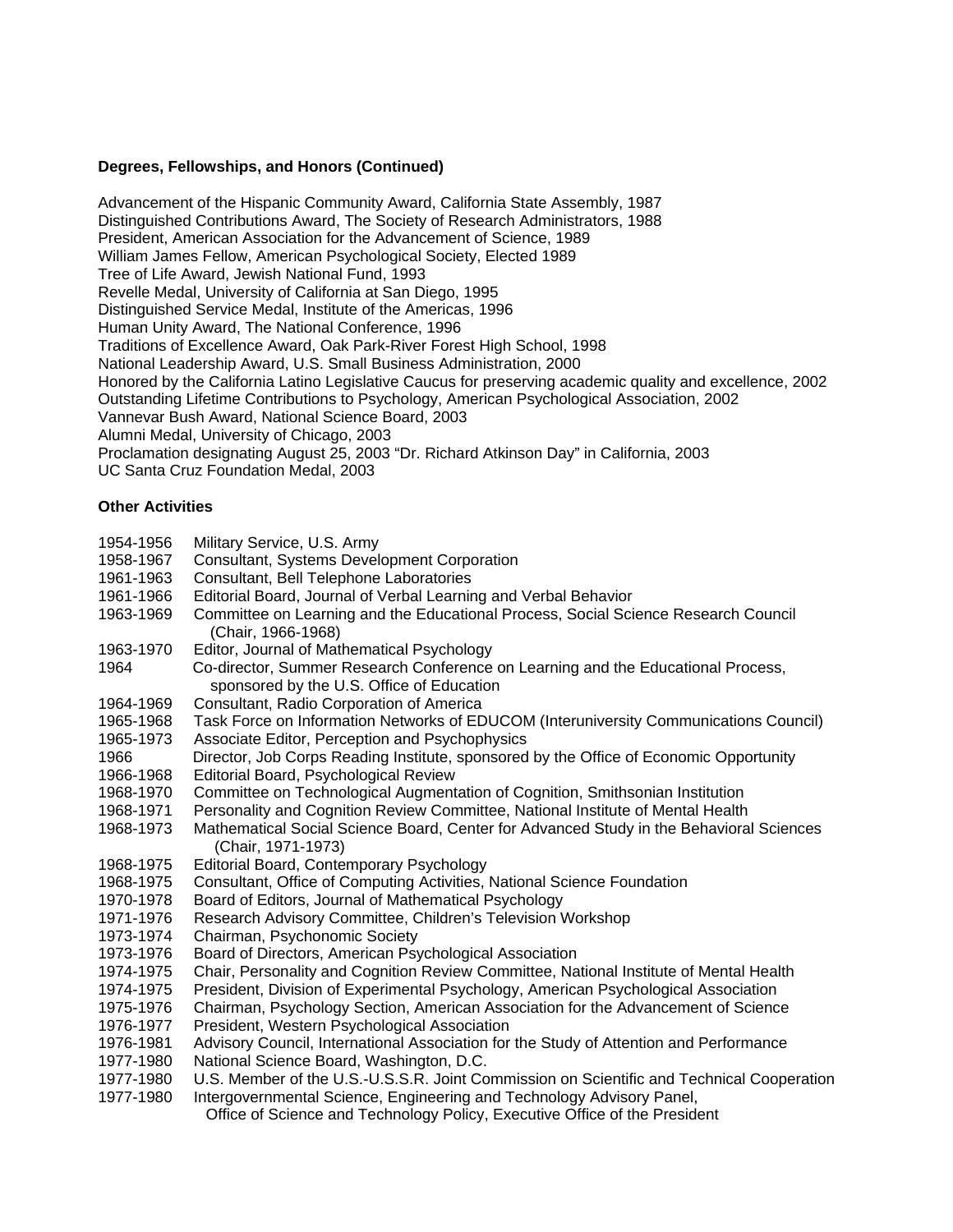1977-1980 Federal Council on the Arts and the Humanities, Executive Office of the President **Other Activities (Continued)**

1977-1980 National Museum Services Board, Institute of Museum Services, Department of Education 1978 William W. Cook Lectures on American Institutions, University of Michigan 1979-1980 U.S. Member of the U.S.-People's Republic of China Joint Commission on Scientific and Technological Cooperation 1981-1982 Assembly of Behavioral and Social Sciences, National Research Council 1981-1982 California Commission on Industrial Innovation, Executive Department, State of California (appointed by Governor Edmund G. Brown, Jr.) 1981-1984 President's Committee on the National Medal of Science (appointed by President Carter) 1981-1988 Board of Directors, Whittier Institute for Diabetes and Endocrinology 1981-present Advisory Committee, Center for Advanced Study in the Behavioral Sciences 1982-1985 Board of Councillors, National Academy of Sciences 1983-1984 Chair, Blue Ribbon Panel on the Information Policy, Implications of Archiving Satellite Data, National Commission on Libraries and Information Science 1983-1985 Vice President, National Academy of Education 1983-1995 Board of Directors, Economic Development Corporation, San Diego 1984-1985 Committee on Science, Engineering, and Public Policy, National Academy of Sciences 1984-1987 Commission on Education and Public Policy, National Academy of Education 1984-1992 Higher Education Policy Advisory Committee, Online Computer Library Center (OCLC) 1984-1995 Board of Governors, Institute of the Americas 1985-1987 Board of Governors, Center for Creative Leadership 1986-1992 Visiting Committee, Department of Psychology, Harvard University 1986-1993 External Advisory Committee, Beckman Institute for Advanced Science and Technology, University of Illinois 1987-1995 Board of Directors, Center on Budget and Policy Priorities, Washington, D.C. 1988-1990 Board of Trustees, American College Testing Program, Inc. 1988-1993 Board of Directors, Institute for Evaluating Health Risks 1988-1993 Commission on Science, Technology, and Government, Carnegie Corporation of New York 1988-1993 Editorial Board, Issues in Science and Technology 1988-1991 Board of Directors, American Association for the Advancement of Science, Washington, D.C. 1989-1990 President, American Association for the Advancement of Science, Washington, D.C. 1989-1993 Board of Directors, California Council on Science and Technology 1990-1993 Board of Advisors, United States Naval Postgraduate School, Monterey, California 1990-1992 Commission for Strengthening of America, The Center for Strategic and International Studies, Washington, D.C. 1990-1992 Chair, Committee on the Federal Role in Education Research, National Research Council/National Academy of Sciences, Washington, D.C. 1990-1996 Advisory Council, The Cecil and Ida Green Center for the Study of Science and Society, University of Texas at Dallas 1991-2007 Board of Directors, Qualcomm Corporation 1991-1995 Committee for the Study of Research-Doctorate Programs, National Research Council 1991-1992 Chair, Association of American Universities, Washington, D.C. 1992-1993 Past Chair, Association of American Universities, Washington, D.C. 1993-2001 Board on Testing and Assessment, National Research Council/National Academy of Sciences, Washington, D.C. (Chair, 1993-1995) 1995-2000 Trustee, Tanner Lectures on Human Values 1995-2003 Executive Committee, Council on Competitiveness, Washington, D.C. 1997-2003 Board of Trustees, Center for Advanced Study in the Behavioral Sciences, Stanford, California 1998-2002 Board of Directors, California Chamber of Commerce 2001- Board of Directors, Koret Foundation 2004- California Charter Schools Association 2006- Board of Directors, United States Naval Academy Foundation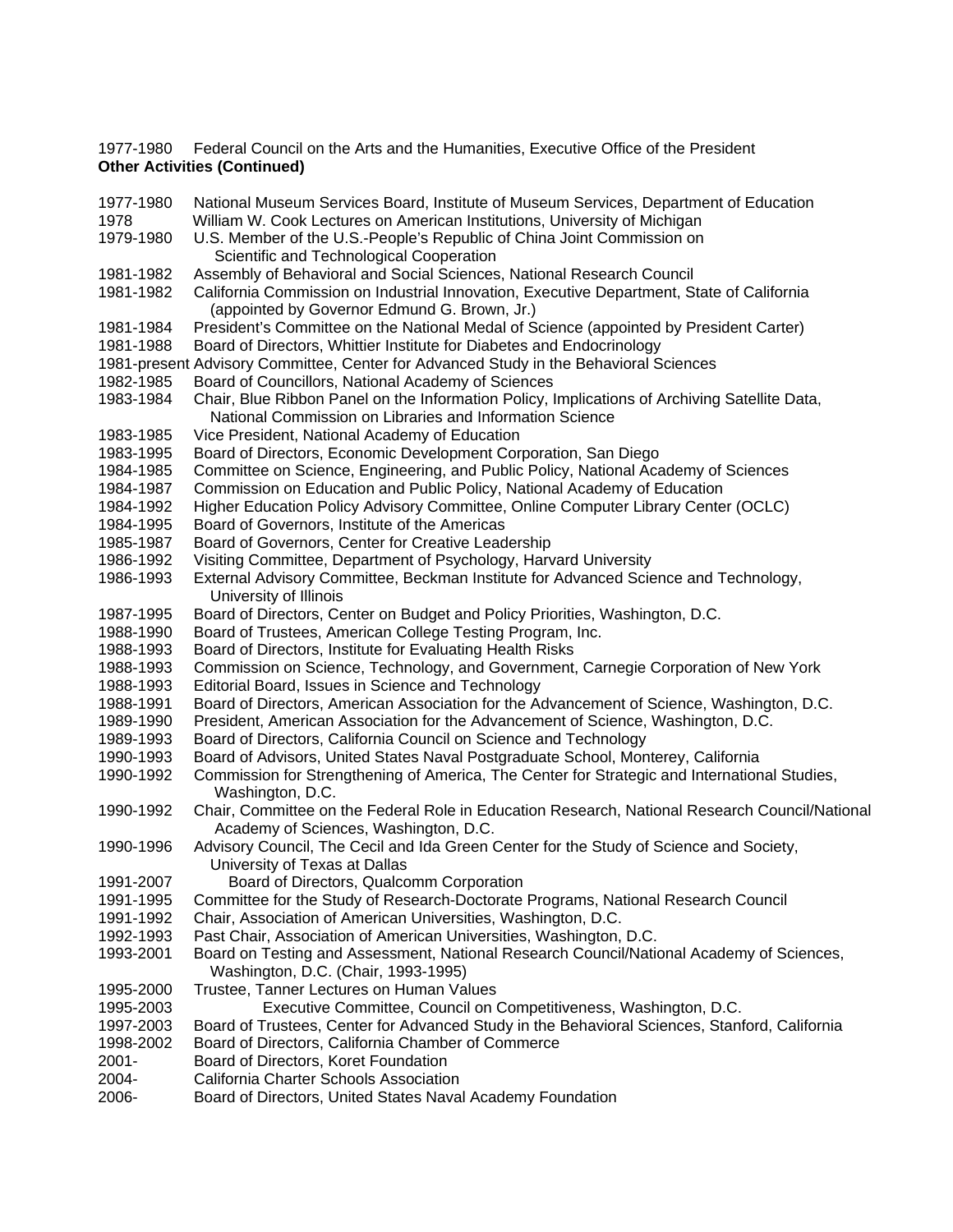### **Biographies of R. C. Atkinson**

Distinguished Scientific Contribution Award for 1977: Richard C. Atkinson. American Psychologist, 1978, 33, 49-55.

Richard C. Atkinson: President-Elect of AAAS. Science, 1988, 241, 519-520 (by William J. McGill).

#### **COLLECTED PAPERS**

Human Memory and the Learning Process: Selected Papers of Richard C. Atkinson, edited by Y. Zabrodin and B. F. Lomov. Moscow: Progress Publishing House, 1980 (published in Russian).

On Human Memory: Evolution, Progress, and Reflections on the 30<sup>th</sup> Anniversary of the Atkinson-Shiffrin Model. (Mahwah, New Jersey: Lawrence Erlbaum Associates, 1999 (ed., Chizuko Izawa; foreword by Richard C. Atkinson).

### **BOOKS**

Markov Learning Models for Multiperson Interactions. Stanford, California: Stanford University Press, 1960 (with P. Suppes).

An Introduction to Mathematical Learning Theory. New York: John Wiley & Sons, 1965 (with G. H. Bower and E. J. Crothers). Translated into Russian, 1969.

Introduction to Psychology (4<sup>th</sup> ed.). New York: Harcourt Brace Jovanovich, Inc., 1967 (with E. R. Hilgard). Translations: Hebrew edition, 1967; Norwegian edition, 1967; Portuguese edition, 1969.

Introduction to Psychology (5<sup>th</sup> ed.). New York: Harcourt Brace Jovanovich, Inc., 1971 (with E. R. Hilgard and R. L. Atkinson). Translations: Italian edition, 1971; Spanish edition, 1971.

Introduction to Psychology  $(6<sup>th</sup>$  ed.). New York: Harcourt Brace Jovanovich, Inc., 1975 (with E. R. Hilgard and R. L. Atkinson).

Introduction to Psychology (7<sup>th</sup> ed.). New York: Harcourt Brace Jovanovich, Inc., 1979 (with E. R. Hilgard and R. L. Atkinson). Translations: French edition, 1980; Spanish edition, 1980; Chinese edition, 1982.

Introduction to Psychology (8<sup>th</sup> ed.). New York: Harcourt Brace Jovanovich, Inc., 1983 (with R. L. Atkinson and E. R. Hilgard).

Introduction to Psychology  $(9<sup>th</sup>$  ed.). New York: Harcourt Brace Jovanovich, Inc., 1987 (with R. L. Atkinson,

E. E. Smith, and E. R. Hilgard). Translations: Russian edition, 1993; Chinese edition, 1993; Spanish edition, 1994; Hungarian edition, 1994.

Introduction to Psychology (10<sup>th</sup> ed.). New York: Harcourt Brace Jovanovich, Inc., 1990 (with R. L. Atkinson, E. E. Smith, and D. J. Bem).

Introduction to Psychology (11<sup>th</sup> ed.). New York: Harcourt Brace Jovanovich, Inc., 1993 (with R. L. Atkinson, E. E. Smith, and D. J. Bem).

Introduction to Psychology (12<sup>th</sup> ed.). New York: Harcourt Brace & Company, 1996 (with R. L. Atkinson, E. E. Smith, D. J. Bem, and S. Nolen-Hoeksema).

Introduction to Psychology (13<sup>th</sup> ed.). New York: Harcourt College Publishers, 2000 (with R. L. Atkinson, E. E. Smith, D. J. Bem, and S. Nolen-Hoeksema).

Atkinson and Hilgard's Introduction to Psychology (14<sup>th</sup> ed.). Wadsworth Publishing, 2003 (E.E. Smith,

S. Nolen-Hoeksema, B. Frederickson, and G. Loftus).

### **EDITED VOLUMES**

Studies in Mathematical Psychology. Stanford, California: Stanford University Press, 1964. Computer-Assisted Instruction. New York: Academic Press, 1969 (with H. A. Wilson). Contemporary Psychology. San Francisco: W. H. Freeman & Company, 1971.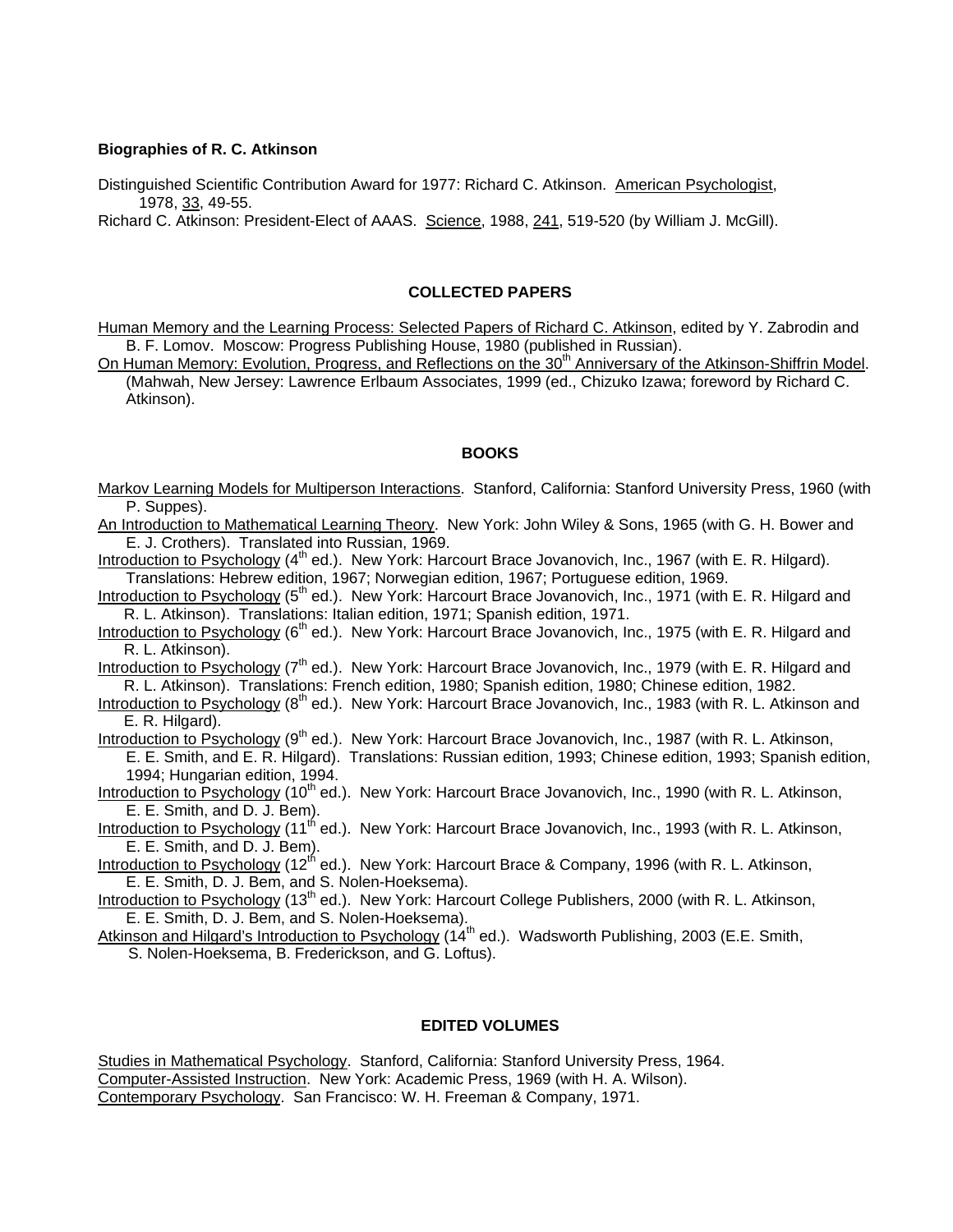Contemporary Developments in Mathematical Psychology: Volume I, Learning, Memory, and Thinking; Volume II, Measurement, Psychophysics, and Neural Information Processing. San Francisco: W. H. Freeman &

Company, 1974 (with D. H. Krantz, R. D. Luce, and P. Suppes).

Psychology in Progress. San Francisco: W. H. Freeman & Company, 1975.

Mind and Behavior. San Francisco: W. H. Freeman & Company, 1980.

Stevens' Handbook of Experimental Psychology (2<sup>nd</sup> ed.): Volume 1, Perception and Motivation; Volume 2, The Origins and Development of High Ability. Chichester, England: John Wiley & Sons, 1993.

Learning and Cognition. New York: John Wiley & Sons, 1988 (with R. J. Herrnstein, G. Lindzey, R. D. Luce). Research and Educational Reform. Washington, D.C.: National Academy Press, 1992 (with G. B. Jackson). The Origins and Development of High Ability. Chichester, England: John Wiley & Sons, 1993.

# **ARTICLES**

- 1. Experiential factors in visual form perception. Journal of Experimental Psychology, 1952, 43, 173-178 (with R. B. Ammons).
- 2. An analysis of the effect of nonreinforced trials in terms of statistical learning theory. Journal of Experimental Psychology, 1956, 52, 28-32. (Republished in Stimulus Sampling Theory, edited by E. D. Neimark and W. K. Estes, San Francisco: Holden-Day, Inc., 1967.)
- 3. Films and group discussions as a means of training leaders (Tech. Rep. 27). Washington, D.C.: George Washington University, Human Resources Research Organization, 1956 (with C. J. Lange and C. H. Rittenhouse).
- 4. A stochastic model for rote serial learning. Psychometrika, 1957, 22, 87-95.
- 5. Probabilistic discrimination learning. Journal of Experimental Psychology, 1957, 54, 233-239 (with W. K. Estes, C. J. Burke, and J. P. Frankman).
- 6. A Markov model for discrimination learning. Psychometrika, 1958, 23, 309-322. (Republished in Stimulus Sampling Theory, edited by E. D. Neimark and W. K. Estes, San Francisco: Holden-Day, Inc., 1967.)
- 7. An analysis of two-person game situations in terms of statistical learning theory. Journal of Experimental Psychology, 1958, 55, 369-378 (with P. Suppes).
- 8. Discrimination learning in a verbal conditioning situation. Journal of Experimental Psychology, 1958, 56, 21-26 (with J. Popper). (Republished in Stimulus Sampling Theory, edited by E. D. Neimark and W. K. Estes, San Francisco: Holden-Day, Inc., 1967.)
- 9. Applications of a Markov model to two-person non-cooperative games. In Studies in Mathematical Learning Theory, edited by R. R. Bush and W. K. Estes, Stanford, California: Stanford University Press, 1959.
- 10. Discrimination learning with probabilistic reinforcement schedules. Journal of Experimental Psychology, 1959, 57, 349-350 (with W. Bogartz and R. Turner). (Republished in Stimulus Sampling Theory, edited by E. D. Neimark and W. K. Estes, San Francisco: Holden-Day, Inc., 1967.)
- 11. A theory of stimulus discrimination learning. In Mathematical Methods in the Social Sciences, edited by K. J. Arrow, S. Karling, and P. Suppes, Stanford, California: Stanford University Press, 1960.
- 12. The use of models in experimental psychology. Synthese, 1960, 12, 162-171. (Republished in The Concept and the Role of the Model in Mathematics and Natural and Social Sciences, edited by H. Freudenthal, Dordercht, Holland: D. Reidel Publishing Co., 1961.)
- 13. Decision making by children as a function of amount of reinforcement. Psychological Reports, 1960, 6, 299-306 (with G. Sommer and M. B. Sterman).
- 14. A generalization of stimulus sampling theory. Psychometrika, 1961, 26, 281-290.
- 15. The observing response in discrimination learning. Journal of Experimental Psychology, 1961, 62, 253-262. (Republished in Stimulus Sampling Theory, edited by E. D. Neimark and W. K. Estes, San Francisco: Holden-Day, Inc., 1967.)
- 16. Optimal allocation of items in a simple, two-concept automated teaching model. In Programmed Learning and Computer-Based Instruction, edited by J. E. Coulson, New York: John Wiley & Sons, 1962 (with R. E. Dear).
- 17. Sequential phenomena in psychophysical judgments: A theoretical analysis. Institute of Radio Engineers Transactions on Information Theory, September, 1962, Vol. IT-8, 155-162 (with E. C. Carterette and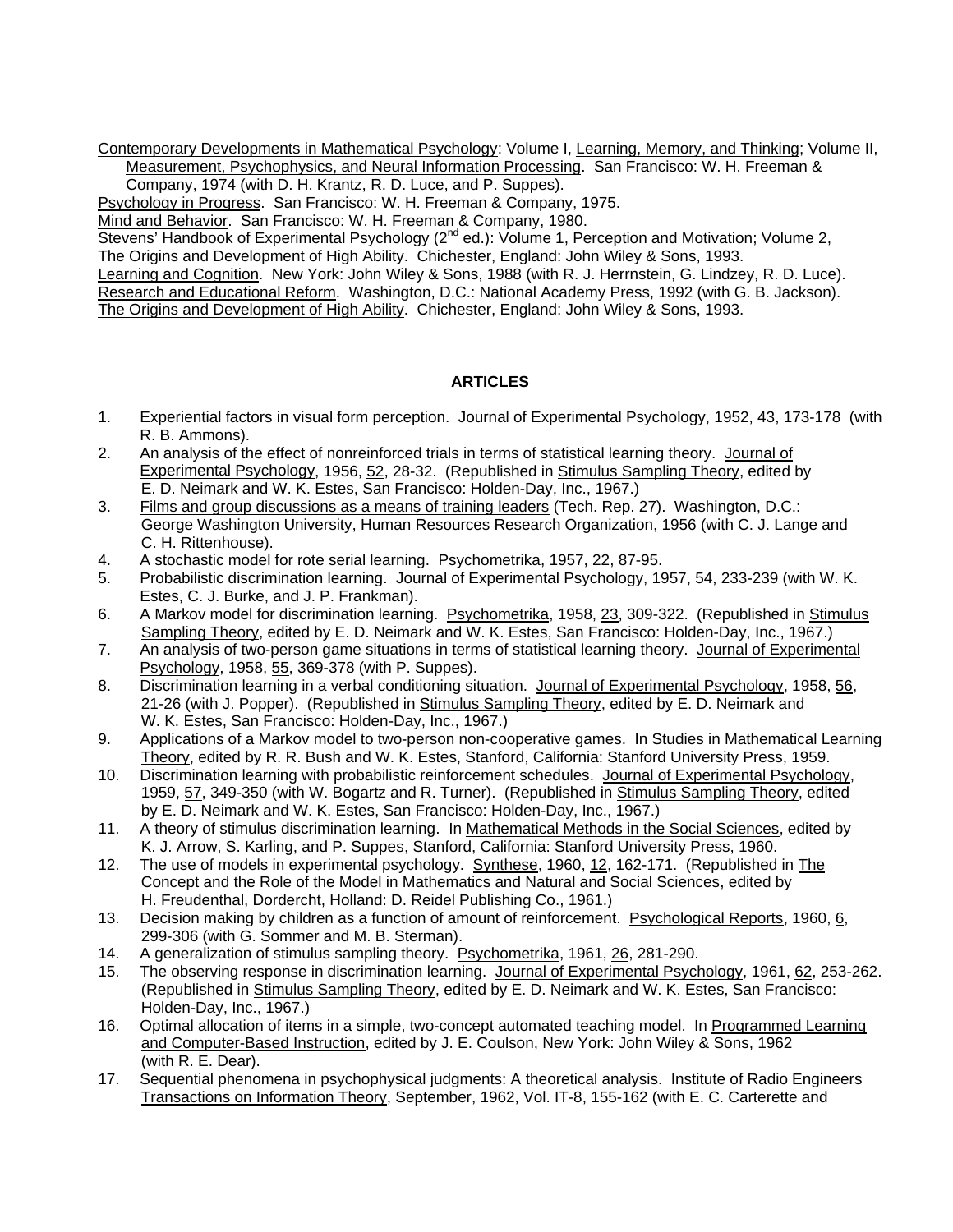R. A. Kinchla). (Republished in Stimulus Sampling Theory, edited by E. D. Neimark and W. K. Estes, San Francisco: Holden-Day, Inc., 1967.)

- 18. Choice behavior and monetary payoff. In Mathematical Methods in Small Group Processes, edited by J. Criswell, H. Solomon, and P. Suppes, Stanford, California: Stanford University Press, 1962.
- 19. Stimulus sampling theory. In Handbook of Mathematical Psychology (Vol. 2), edited by R. D. Luce, R. R. Bush, and E. Galanter, New York: John Wiley & Sons, 1963 (with W. K. Estes).
- 20. A variable sensitivity theory of signal detection. Psychological Review, 1963, 70, 91-106.
- 21. Mathematical models in research on perception and learning. In Theories in Contemporary Psychology, edited by M. H. Marx, New York: MacMillan Company, 1963.<br>22. Mathematical models in research with children. In Basic Cog
- 22. Mathematical models in research with children. In Basic Cognitive Processes in Children, edited by J. C. Wright and J. Kagen, Monographs of the Society for Research in Child Development, 1963, 28, (2, Serial No. 86). (Republished in Cognitive Development in Children, edited by R. Brown, Chicago: University of Chicago Press, 1970.)
- 23. A comparison of paired-associate learning models having different acquisition and retention axioms. Journal of Mathematical Psychology, 1964, 1, 285-315 (with E. J. Crothers).
- 24. A test of three models for stimulus compounding with children. Journal of Experimental Psychology, 1964, 67, 52-58 (with R. C. Calfee, G. R. Sommer, and W. E. Jeffrey).
- 25. Choice behavior and reward structure. Journal of Mathematical Psychology, 1964, 1, 170-203 (with J. L. Myers). (Republished in Stimulus Sampling Theory, edited by E. D. Neimark and W. K. Estes, San Francisco: Holden-Day, Inc., 1967.)
- 26. The effects of forced-choice trials upon free-choice behavior. Psychonomic Science, 1964, 1, 55-56 (with R. C. Calfee).
- 27. The effect of information feedback upon psychophysical judgments. Psychonomic Science, 1964, 1, 83-84 (with E. C. Carterette and R. A. Kinchla).
- 28. The effect of false-information feedback upon psychophysical judgments. Psychonomic Science, 1964, 1, 317-318 (with R. A. Kinchla).
- 29. An automated system for discrete-trial research with animals. Psychological Reports, 1964, 14, 424-246 (with R. C. Calfee).
- 30. Short-term memory with young children. Psychonomic Science, 1964, 1, 255-256 (with D. N. Hansen and H. A. Bernbach).
- 31. A learning model for forced-choice detection experiments. British Journal of Mathematical and Statistical Psychology, 1965, 18, 184-206 (with R. A. Kinchla).
- 32. Paired-associate models and the effects of list length. Journal of Mathematical Psychology, 1965, 2, 254-265 (with R. C. Calfee).
- 33. Mathematical learning theory. In Scientific Psychology, edited by B. B. Wolman, New York: Basic Books, Inc., 1965 (with R. C. Calfee).
- 34. Intermodality judgments of signal duration. Psychonomic Science, 1965, 2, 271-272 (with T. A. Tanner, Jr. and R. M. Patton).
- 35. Mathematical models for verbal learning. In Cybernetics of the Nervous System: Progress in Brain Research (Vol. 17), edited by Norbert Wiener and J. P. Schade, Amsterdam, The Netherlands: Elsevier Publishing Company, 1965 (with R. C. Calfee and T. Shelton, Jr.).
- 36. Mathematical models for memory and learning (Tech. Rep. 79). Stanford, California: Stanford University, Institute for Mathematical Studies in the Social Sciences, 1965. (Published in Readiness to Remember: Proceedings of the Third Conference on Learning, Remembering and Forgetting, edited by D. P. Kimble, New York: Gordon and Breach, Science Publishers, Inc., 1969.)
- 37. Some two-process models for memory. In Proceedings of the XVIII International Congress of Psychology, Moscow, Russia, 1966.
- 38. Models for optimizing the learning process. Psychological Bulletin, 1966, 66, 309-320 (with G. J. Groen).
- 39. Two-choice behavior under limiting cases of contingent reinforcement schedules. Journal of Comparative and Physiological Psychology, 1966, 62, 193-200 (with R. C. Calfee).
- 40. Influence of correlated visual cues on auditory signal detection. Perception and Psychophysics, 1966, 1, 67-73 (with R. A. Kinchla, J. T. Townsend, J. I. Yellott, Jr.).
- 41. Short-term recall of paired-associates as a function of the number of interpolated pairs. Psychonomic Science, 1966, 4, 73-74 (with J. W. Brelsford, Jr., L. Keller, and R. M. Shiffrin).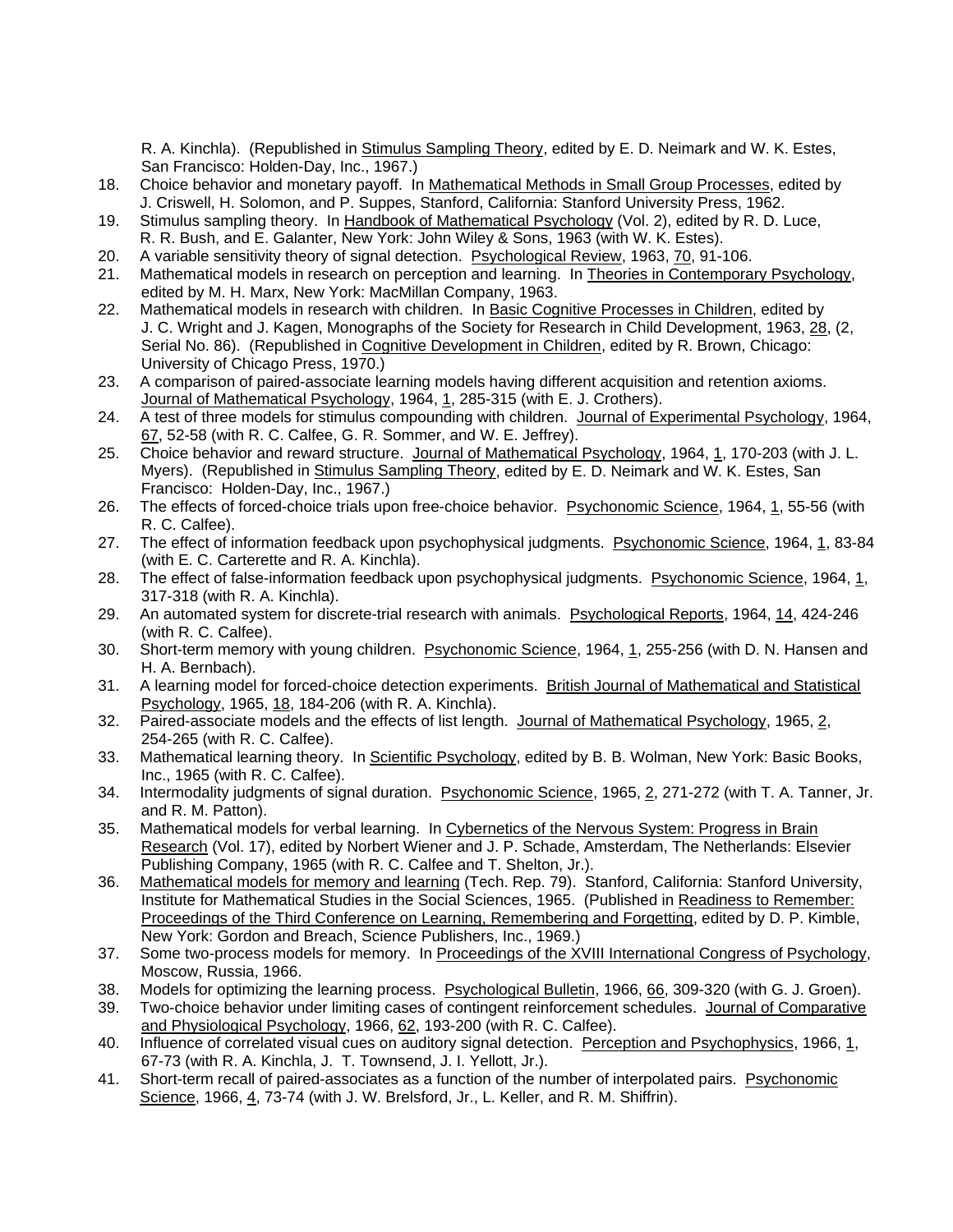- 42. The effect of signal intensity on comparative judgments of auditory durations. Psychonomic Science, 1966, 4, 353-354 (with T. A. Tanner, Jr. and R. M. Patton).
- 43. Computer-assisted instruction in initial reading. Reading Research Quarterly, 1966, 2, 5-25 (with D. N. Hansen).
- 44. Effects of list length on short-term memory. Journal of Verbal Learning and Verbal Behavior, 1967, 6, 303-311 (with J. L. Phillips and R. M. Shiffrin).
- 45. Multi-process models for memory with applications to a continuous presentation task. Journal of Mathematical Psychology, 1967, 4, 277-300 (with J. W. Brelsford, Jr. and R. M. Shiffrin).
- 46. Learning aspects of computer-assisted instruction. In Computers and Education, edited by R. W. Gerard, New York: McGraw-Hill Book Company, 1967.
- 47. Mathematical models for verbal learning. In Brain Function and Learning: UCLA Forum in Medical Sciences (Vol. 4), edited by D. B. Lindsley and A. S. Lumsdaine, Los Angeles, California: University of California Press, 1967.
- 48. An optimal strategy for the presentation of paired-associate items. Behavioral Science, 1967, 12, 1-13 (with R. E. Dear, H. F. Silverman, and D. P. Estavan).
- 49. Reading instruction under computer control. American School Board Journal, 1967, 155, 16-27.
- 50. The effects of reinforcement interval on the acquisition of paired-associate responses. Journal of Experimental Psychology, 1967, 73, 268-277 (with L. Keller, W. J. Thomson, and J. R. Tweedy).
- 51. Signal recognition as influenced by presentation schedules. Perception and Psychophysics, 1967, 2, 349-358 (with T. A. Tanner, Jr. and R. W. Haller).
- 52. Instruction in initial reading under computer control. Journal of Educational Data Processing, 1967, 4, 175-192.
- 53. Computer-based instruction in initial reading: A progress report on the Stanford Project (Tech. Rep. 119). Stanford, California: Stanford University, Institute for Mathematical Studies in the Social Sciences, 1967 (with H. A. Wilson).
- 54. Human memory: A proposed system and its control processes. In The Psychology of Learning and Motivation: Advances in Research and Theory (Vol. 2), edited by K. W. Spence and J. T. Spence, New York: Academic Press, 1968 (with R. M. Shiffrin). (Republished with commentary in Human Memory: Basic Processes, edited by G. H. Bower, New York: Academic Press, 1977.)
- 55. Computerized instruction and the learning process. American Psychologist, 1968, 23, 225-239. (Republished in The Bobbs-Merrill Reprint Series in Psychology, New York: Bobbs-Merrill Co., 1969; Research in Psychology Readings for the Introductory Course, edited by B. L. Kintz and J. L. Bruning, Glenview, Ill.: Scott, Foresman and Co., 1970; Current Research in Psychology, edited by H. C. Lindgren, D. Byrne, and F. Lindgren, New York: John Wiley and Co., 1971; Classroom Management: The Successful Use of Behavior Modification, edited by K. D. O'Leary and S. G. O'Leary, Elmsford, New York: Pergamon Press, 1971; Readings in Learning and Human Abilities (2<sup>nd</sup> ed.), edited by R. E. Ripple, New York: Harper and Row Publishers, 1971; Guiding Learning: Readings in Educational Psychology, edited by M. D. Glock, New York: John Wiley and Co., 1971.)
- 56. Multiple reinforcement effects in short-term memory. The British Journal of Mathematical and Statistical Psychology, 1968, 21, 1-19 (with J. W. Brelsford, Jr. and R. M. Shiffrin).
- 57. Computer-assisted instruction. Science, 1968, 162, 73-77 (with H. A. Wilson). (Republished in Selected Readings in Psychology, edited by D. E. Gibbons and J. Connelly, St. Louis: C. V. Mosby Co., 1969; Contemporary Issues in Educational Psychology, edited by H. F. Clarizio and C. N. Mehrens, Boston: Allyn and Bacon, Inc., 1969; Individualization of Instruction: A Teaching Strategy, edited by V. M. Howes, New York: Macmillan Co., 1970.)
- 58. Recall of paired-associates as a function of overt and covert rehearsal procedures. Journal of Verbal Learning and Verbal Behavior, 1968, 7, 730-736 (with J. W. Brelsford, Jr.).
- 59. Computer-based instruction in initial reading. Proceedings of the 1967 Invitational Conference on Testing Problems, Princeton, New Jersey: Educational Testing Service, 1968.
- 60. Massed versus distributed practice in computerized spelling drills. Journal of Educational Psychology, 1968, 59, 290-296 (with E. Fishman and L. Keller).
- 61. A reply to Professor Spache's article "A reaction to computer-assisted instruction in initial reading." Reading Research Quarterly, 1968, 3, 418-420.
- 62. The computer as a tutor. Psychology Today, January 1968. (Republished in Readings in Psychology Today, Del Mar, California: CRM Books, 1969 (1<sup>st</sup> ed.), 1972 (2<sup>nd</sup> ed.), 1974 (3<sup>rd</sup> ed.); Readings in Developmental Psychology Today, Del Mar, California: CRM Books, 1970; Readings in Educational Psychology Today, Del Mar, California: CRM Books, 1970.)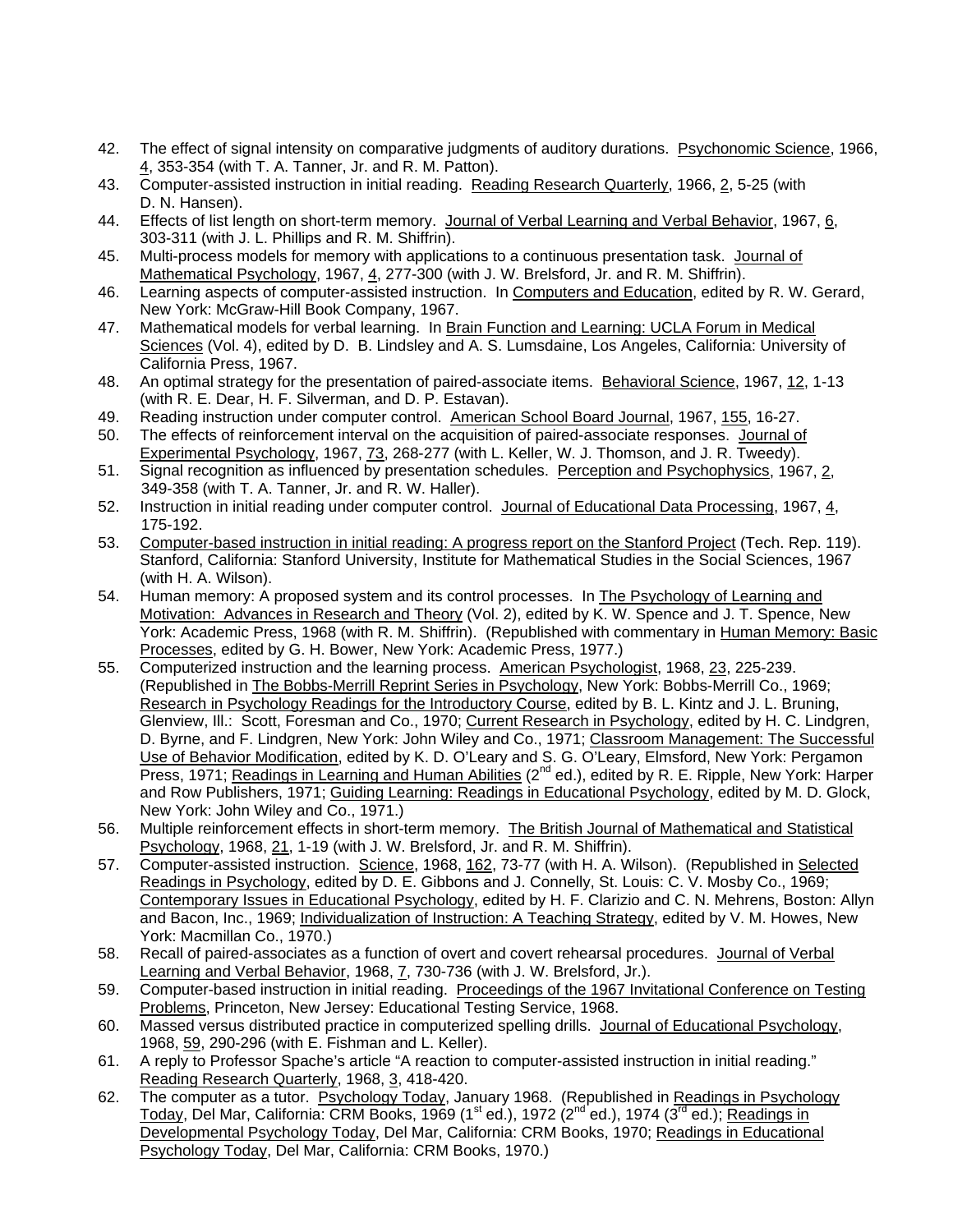- 63. The role of the computer in teaching initial reading. Childhood Education, 1968, 44, 464-470. (Republished in The Readings Book Program, New York: MSS Educational Publishing Co., Inc., 1970.)
- 64. Learning to read under computer control. Programmed Learning and Educational Technology: British Journal of the Association for Programmed Learning, 1968, 5, 25-37.
- 65. Priming and the retrieval of names from long-term memory. Psychonomic Science, 1968, 11, 219-220 (with R. H. Hopkins).
- 66. First-letter clues in the retrieval of proper names from long-term memory. Psychological Reports, 1968, 23, 851-866 (with R. H. Hopkins).
- 67. Degree of priming in the retrieval of author's names from long-term memory. Psychonomic Science, 1968, 12, 399-400 (with R. Hopkins).
- 68. Models for memory. In Sciences du comportement: La recherche en enseignement programme, edited by F. Bresson and M. de Montmollin, Paris: Dunod, 1969.
- 69. Information delay in human learning. Journal of Verbal Learning and Verbal Behavior, 1969, 8, 507-511.
- 70. Istruzione con calcolatori elettronici. Sapere, 1969, 712, 42-45.
- 71. Processing time as influenced by the number of elements in a visual display. Perception and Psychophysics, 1969, 6, 321-326 (with J. E. Holmgren and J. F. Juola).
- 72. Computer-assisted learning. Proceedings of the National Academy of Sciences, 1969, 63, 588-594.
- 73. Recognition versus recall: Storage or retrieval differences? Quarterly Journal of Experimental Psychology, 1969, 21, 214-224 (with R. D. Freund and J. W. Brelsford, Jr.).
- 74. Storage and retrieval processes in long-term memory. Psychological Review, 1969, 76, 179-193 (with R. Shiffrin).
- 75. Innovation without analysis: Discussion of Dr. Rothkopf's paper. In Approaches to Thought, edited by J. F. Voss, Columbus, Ohio: Merrill Publishing Co., 1969.
- 76. Repetition versus imagery instructions in the short- and long-term retention of paired-associates. Psychonomic Sciences, 1969, 15, 183-184 (with J. A. Schnorr).
- 77. Applications of multiprocess models for memory to continuous recognition tasks. Journal of Mathematical Psychology, 1969, 6, 576-594 (with R. D. Freund and G. R. Loftus).
- 78. Signal recognition as influenced by information feedback. Journal of Mathematical Psychology, 1970, 7, 259-274 (with T. A. Tanner, Jr. and J. A. Rauk).
- 79. Rehearsal processes in free recall: A procedure for direct observation. Journal of Verbal Learning and Verbal Behavior, 1970, 9, 99-105 (with D. Rundas).
- 80. Immediate free recall and three-week delayed recognition. Journal of Verbal Learning and Verbal Behavior, 1970, 9, 684-688 (with D. Rundas and G. R. Loftus).
- 81. Models for human memory. In Applications of Research on Human Decision Making, edited by R. M. Patton and T. A.. Tanner, Jr., Washington, D.C.: National Aeronautics and Space Administration (NASA SP-209), 1970.
- 82. Study position and item differences in the short- and long-term retention of paired-associates learned by imagery. Journal of Verbal Learning and Verbal Behavior, 1970, 9, 614-622 (with J. A. Schnorr).
- 83. Recognition memory as influenced by differential attention to semantic and acoustic properties of words. Psychonomic Science, 1970, 19, 79-81 (with G. Cermak, J. A. Schnorr, and H. Buschke).
- 84. Memory scans based on alternative test stimulus representations. Perception and Psychophysics, 1970, 8, 113-117 (with R. L. Klatzky).
- 85. Effects of overt rehearsal procedures on free recall. Psychonomic Science, 1970, 19, 249-250 (with I. Fischler and D. Rundus).
- 86. Human memory and the concept of reinforcement. In The Nature of Reinforcement, edited by R. Glazer, New York: Academic Press, 1971 (with T. D. Wickens).
- 87. Memory scanning for words versus categories. Journal of Verbal Learning and Verbal Behavior, 1971, 10, 522-527 (with J. F. Juola).
- 88. Specialization of the cerebral hemispheres in scanning for information in short-term memory. Perception and Psychophysics, 1971, 10, 335-338 (with R. L. Klatzky).
- 89. The control of short-term memory. Scientific American, 1971, 224, 82-90 (with R. M. Shiffrin).
- 90. Test stimulus representation and experimental context effects in memory scanning. Journal of Experimental Psychology, 1971, 87, 281-288 (with R. L. Klatzy and J. F. Juola).
- 91. Instruction in initial reading under computer control: The Stanford Project. In Computer in Education, edited by A. Romano and S. Rossi, Bari, Italy: Andriatica Editrice, 1971 (with J. D. Fletcher, H. C. Chetin, and C. M. Stauffer).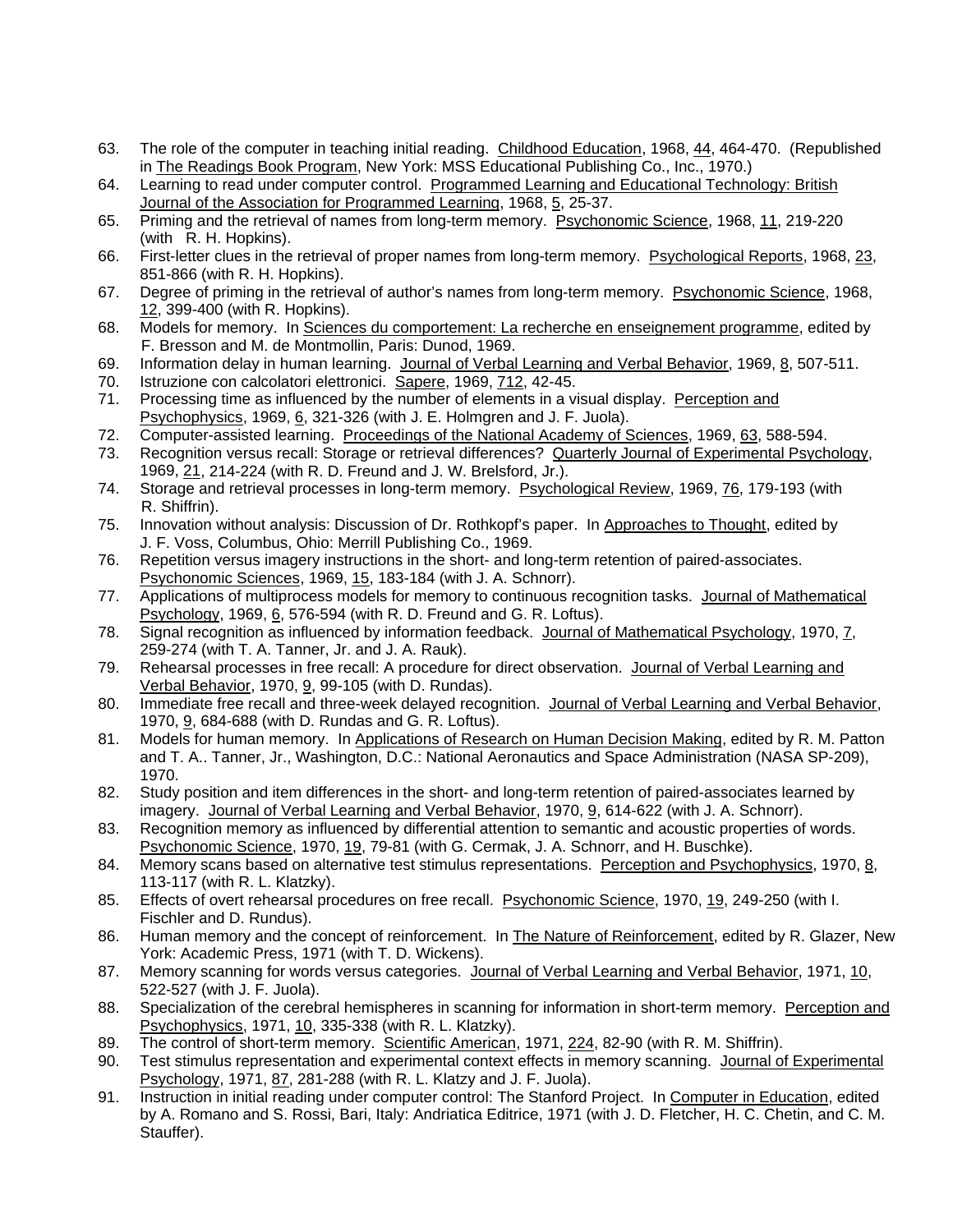- 92. Recognition time for information stored in long-term memory. Perception and Psychophysics, 1971, 10, 8-14 (with J.F. Juola, I. Fischler, and C. T. Wood).
- 93. Computer-assisted instruction in programming: AID (Tech. Rep. 164). Stanford, California: Stanford University, Institute for Mathematical Studies in the Social Sciences, 1971 (with J. Friend).
- 94. Ingredients for a theory of instruction. American Psychologist, 1972, 27, 921-931. (Republished in Changing Education: Alternatives from Educational Research, edited by M. C. Witrock, Inglewood Cliffs, New Jersey: Prentice Hall, Inc., 1973.)
- 95. Optimizing the learning of a second-language vocabulary. Journal of Experimental Psychology, 1972, 96, 124-129.
- 96. An approach to the psychology of instruction. Psychological Bulletin, 1972, 78, 49-61 (with J. A. Paulson).
- 97. Effects of memory load on reaction time. Journal of Experimental Psychology, 1972, 96, 232-234 (with C. F. Darley and R. L. Klatzky).
- 98. Teaching children to read with a computer. The Reading Teacher, 1972, 25, 319-327 (with J. D. Fletcher).
- 99. Evaluation of the Stanford CAI program in initial reading. Journal of Educational Psychology, 1972, 63, 597-602 (with J. D. Fletcher).
- 100. Incidental learning of words used in a memory scanning task. Psychonomic Science, 1972, 27, 317-320 (with D. J. MacKenzie).
- 101. Entwurf einer theorie des lehrens. In Fortschritte und Ergebnisse der Bildungstechnologie, edited by H. B. Rollett and K. Weltner, Munchen, Germany: Ehrenwirth Verlag, 1973.
- 102. Factors influencing speed and accuracy of word recognition. In Attention and Performance IV, edited by S. Kornblum, New York: Academic Press, 1973 (with J. F. Juola).
- 103. Marihuana and retrieval from short-term memory. Psychopharmacologia, 1973, 29, 231-238 (with C. F. Darley, J. R. Tinklenberg, and L. E. Hollister).
- 104. Scanning for information in long- and short-term memory. Journal of Experimental Psychology, 1973, 98, 95- 101 (with K. T. Wescourt).
- 105. Optimal allocation of instructional effort to interrelated learning strands. Journal of Mathematical Psychology, 1973, 10, 1-25 (with V. G. Chant).
- 106. Influence of marihuana on storage and retrieval processes in memory. Memory and Cognition, 1973, 1, 196-200 (with C. F. Darley, J. R. Tinklenberg, W. T. Roth, and L. E. Hollister).
- 107. Computer-assisted instruction in initial reading: Individualized instruction based on optimization procedures. Educational Technology, September, 1973, 27-37 (with J. D. Fletcher, E. J. Lindsay, J. O. Campbell, and A. Barr).
- 108. Comparison of student performance and attitude under three lesson-selection strategies in computer-assisted instruction (Tech. Rep. 222), Stanford, California: Stanford University, Institute for Mathematical Studies in the Social Sciences, 1973 (with M. H. Beard, P. V. Lorton, and B. W. Searle).
- 109. Effects of short-term memory contents on short- and long-term memory searches. Memory and Cognition, 1973, 1, 443-448 (with R. C. Mohs and K. T. Wescourt).
- 110. Search and decision processes in recognition memory. In Contemporary Developments in Mathematical Psychology: Volume I, Learning, memory, and thinking, edited by D. H. Krantz, R. C. Atkinson, R. D. Luce, and P. Suppes, San Francisco: W. H. Freeman and Company, 1974 (with J. F. Juola).
- 111. Search processes in recognition memory. In Theories in Cognitive Psychology, edited by R. L. Solso, Hillsdale, New Jersey: Erlbaum Associates, 1974 (with D. J. Herrmann and K. T. Wescourt).
- 112. Recognition time for words in short-term, long-term or both memory stores. Journal of Experimental Psychology, 1974, 102, 830-835 (with R. C. Mohs).
- 113. The nature of storage deficits and state-dependent retrieval under marihuana. Psychopharmacologia, 1974, 37, 139-149 (with C. F. Darley, J. R. Tinklenberg, and W. T. Roth).
- 114. A theoretical comparison of list scanning models. Journal of Mathematical Psychology, 1974, 11, 79-106 (with S. K. Shevell).
- 115. Response latency in visual search with redundancy in the visual display. Perception and Psychophysics, 1974, 16, 123-128 (with J. E. Holmgren and J. F. Juola).
- 116. Tachostoscopic recognition of syllabicated words. The Quarterly Journal of Experimental Psychology, 1974, 26, 158-166 (with L. Manelis).
- 117. Teaching children to read using a computer. American Psychologist, 1974, 29, 169-178. (Republished in Learning and Instruction, edited by M. C. Wittrock, Berkeley, California: McCutchan Publishing Corp., 1977.)
- 118. The serial position function for lists learned by a narrative-story mnemonic. Bulletin of the Psychonomic Society, 1974, 2, 377-378 (with D. J. Herrmann and F. V. Geisler).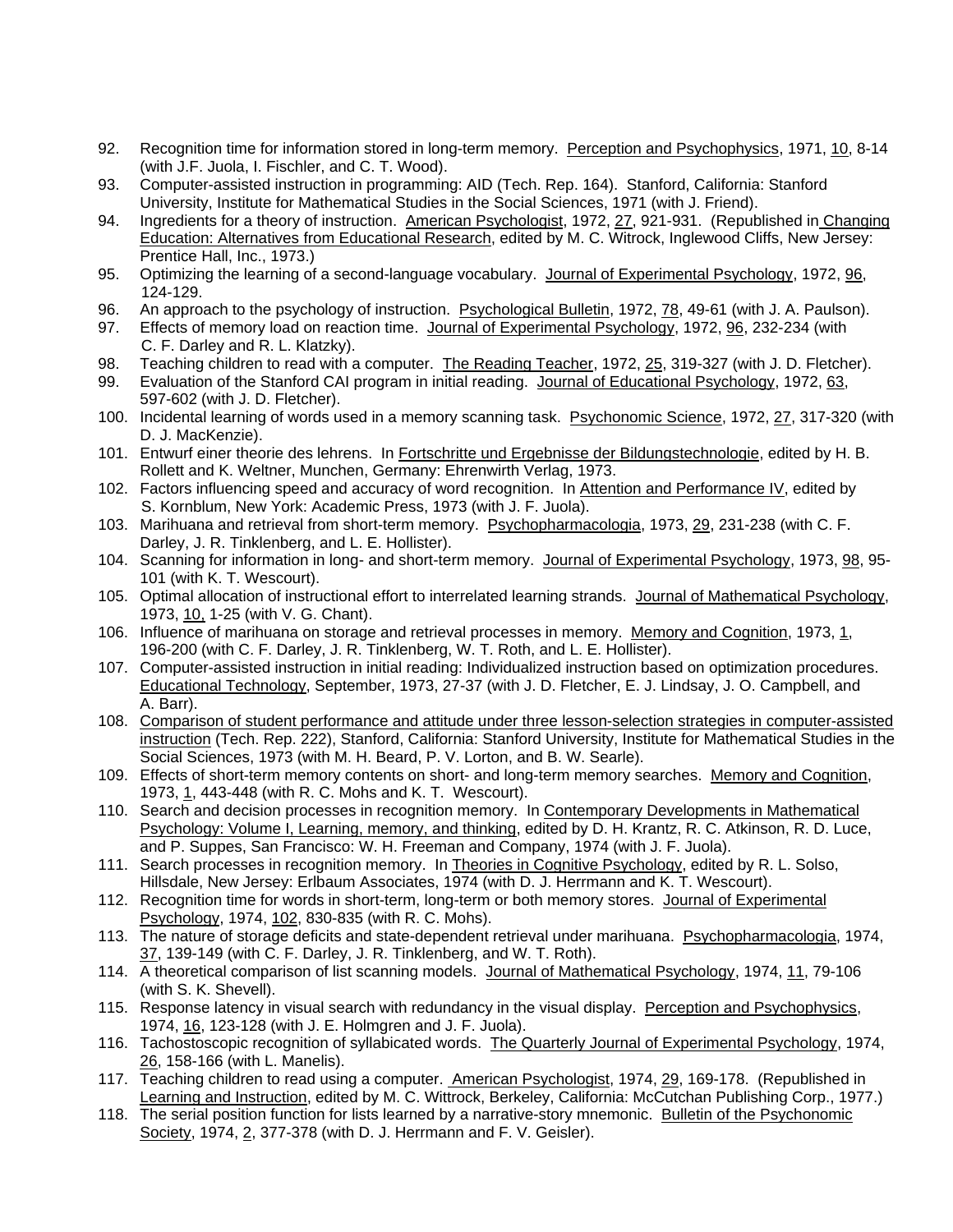- 119. Accuracy and speed strategies in scanning active memory. Memory and Cognition, 1974, 2, 629-636 (with W. P. Banks).
- 120. Some remarks on a theory of memory. In Attention and Performance V, edited by P. M. A. Rabbit and S. Dornic, London: Academic Press, 1975 (with K. T. Wescourt).
- 121. Mnenotechnics in second-language learning. American Psychologist, 1975, 30, 821-828.
- 122. A mnemonic method for learning a second-language vocabulary. Journal of Educational Psychology, 1975, 67, 1-16 (with M. R. Raugh).
- 123. A rationale and description of a CAI program to teach the basic programming language. Instructional Science, 1975, 4, 1-31 (with A. Barr and M. Beard).
- 124. An application of the mnemonic keyword method to the acquisition of a Russian vocabulary. Journal of Experimental Psychology: Human Learning and Memory, 1975, 104, 126-133 (with M. R. Raugh).
- 125. Search of list structures stored in long-term memory. Journal of Verbal Learning and Verbal Behavior, 1975, 14, 82-88 (with I. B. Appelman).
- 126. Search processes for associative structures in long-term memory. Journal of Experimental Psychology: General, 1975, 104, 103-121 (with R. C. Mohs and K. T. Wescourt).
- 127. Memory scanning for words in visual images. Memory and Cognition, 1975, 3, 541-544 (with L. D. Rothstein).
- 128. Adaptive instructional systems: Some attempts to optimize the learning process. In Cognition and Instruction, edited by D. Klahr, Hillsdale, New Jersey: Erlbaum Associates, 1976.
- 129. Fact retrieval processes in human memory. In Handbook of Learning and Cognitive Processes (Vol. 4), edited by W. K. Estes, Hillsdale, New Jersey: Erlbaum Associates, 1976 (with K. T. Wescourt).
- 130. Verification of algebra step problems: A chronometric study of human problem solving. Journal of Mathematical Psychology, 1976, 13, 214-240 (with P. G. Matthews).
- 131. Individual differences and interrelationships among a select set of cognitive skills. Memory and Cognition, 1976, 4, 661-672 (with A. Chiang).
- 132. The computer as a tutorial laboratory: The Stanford BIP Project. International Journal of Man-Machine Studies, 1976, 8, 567-596 (with A. Barr and M. H. Beard).
- 133. Sequential search processes in long-term memory. Memory and Cognition, 1976, 4, 401-408 (with C. L. Krumhansl and R. C. Mohs).
- 134. Cost and performance of computer-assisted instruction for education of disadvantaged children. In Education as an Industry, edited by J. Froomkin, D. Jamison, and R. Radner, Cambridge, Massachusetts: Ballinger Publishing Company, 1976 (with D. Jamison, J. D. Fletcher, and P. Suppes).
- 135. Reflections on psychology's past and concerns about its future. American Psychologist, 1977, 32, 205-210.
- 136. The threat to scientific research. Chronicle of Higher Education, 1977, 14 (No. 5), 40-41.
- 137. Teaching a large Russian language vocabulary by the mnemonic keyword method. Instructional Science, 1977, 6, 199-221 (with M. R. Raugh and R. D. Schubach).
- 138. Scientific research and graduate education. Science, Technology, and the Humanities, 1978, 1, 98-102.
- 139. Where will computer-assisted instruction be in 1990? Educational Technology, 1978, 18, 60-63.
- 140. Application of learning models and optimization theory to problems of instruction. In Handbook of Learning and Cognitive Processes (Vol. 5), edited by W. K. Estes, Hillsdale, New Jersey: Erlbaum Associates, 1978 (with V. G. Chant).
- 141. Rights and responsibilities in scientific research. The Bulletin of the Atomic Scientists, 1978, 34, 10-14.
- 142. Federal support in the social sciences. Science, 1980, 207, 829.
- 143. Statement of the Director of the National Science Foundation. In The Five-Year Outlook on Science and Technology. Washington, D. C.: National Science Foundation, 1980.
- 144. Tax incentives and research. Science, 1980, 208, 449.
- 145. Environmental regulation. Science, 1980, 209, 966.
- 146. Federal support for science. Chronicle of Higher Education, 1981, 22 (No. 2), 64. (Republished in Points of View on American Higher Education, edited by S. H. Barnes, Lewiston, New York: Edwin Mellen Press, 1990).
- 147. The peer review question. Science, 1981, 214, 1292.
- 148. The social sciences and federal support. In The Social Sciences: Their Nature and Use, edited by W. H. Kruskal, Chicago, Illinois: University of Chicago Press, 1982.
- 149. Problems of science policy: A record of discussion. Minerva: A Review of Science, Learning, and Policy, 1982, 20, 504-544.